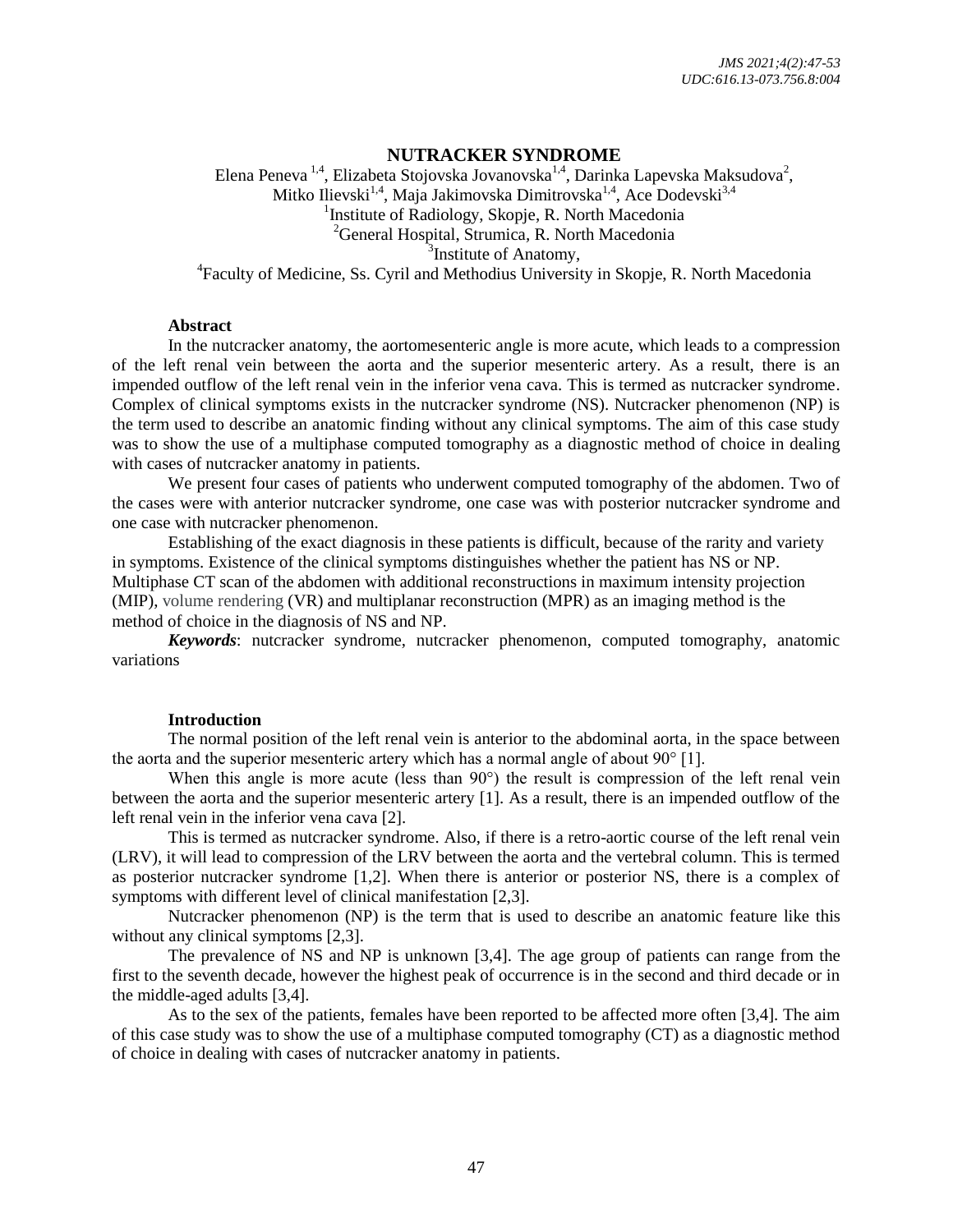### **Case series**

We present 4 cases of patients where a CT examination of the abdomen in non-contrast and postcontrast phases was performed. The examinations were made using a CT scanner "Somatom go up", with 32 rows of detectors. The recording is performed at a tube voltage of 120 KV. The rotation speed is 0.8 sec.

The pitch factor is 0.09 -1.5. Also, the recording is performed during automatic submission of mA (Auto mA) and usually it ranges from 13 mA - 240 mA. The cross-sectional thickness of the native series is 3 mm, and of the post-contrast series 1 mm. Additional reconstructions are made in maximum intensity projection (MIP), volume rendering (VR) and multiplanar reconstruction (MPR).

The Nois index is 13. The maximum wide field of view (FOV) is used. The reconstruction matrix is 512 x 513 pixels.

The first patient was a 30-year-old woman who was sent for a CT scan of the abdomen.

The working diagnosis was ectopic pregnancy. The clinical symptoms were pain in the left inguinal region and vaginal bleeding. There was anamnestic data for previous ectopic pregnancy and left unilateral salpingectomy. The laboratory analysis showed macroscopic hematuria and proteinuria. A CT scan was indicated and performed; it showed an enlarged cavity of the uterus with a thickened miometrium and a hyper-attenuated zone towards the cervical canal.

Ovarian cystic formations were present bilaterally. There was compression of the left renal vein between the abdominal aorta and the superior mesenteric artery with prominent left ovarian vein and marked as periuterine vascularization on the left. It was an incidental finding that went in favor of anterior NS.





**Fig. 1** Compressed LRV between AA and SMA, **Fig. 2** Left ovarian varices, coronal view, VR, sagittal view, Case 1 Case 1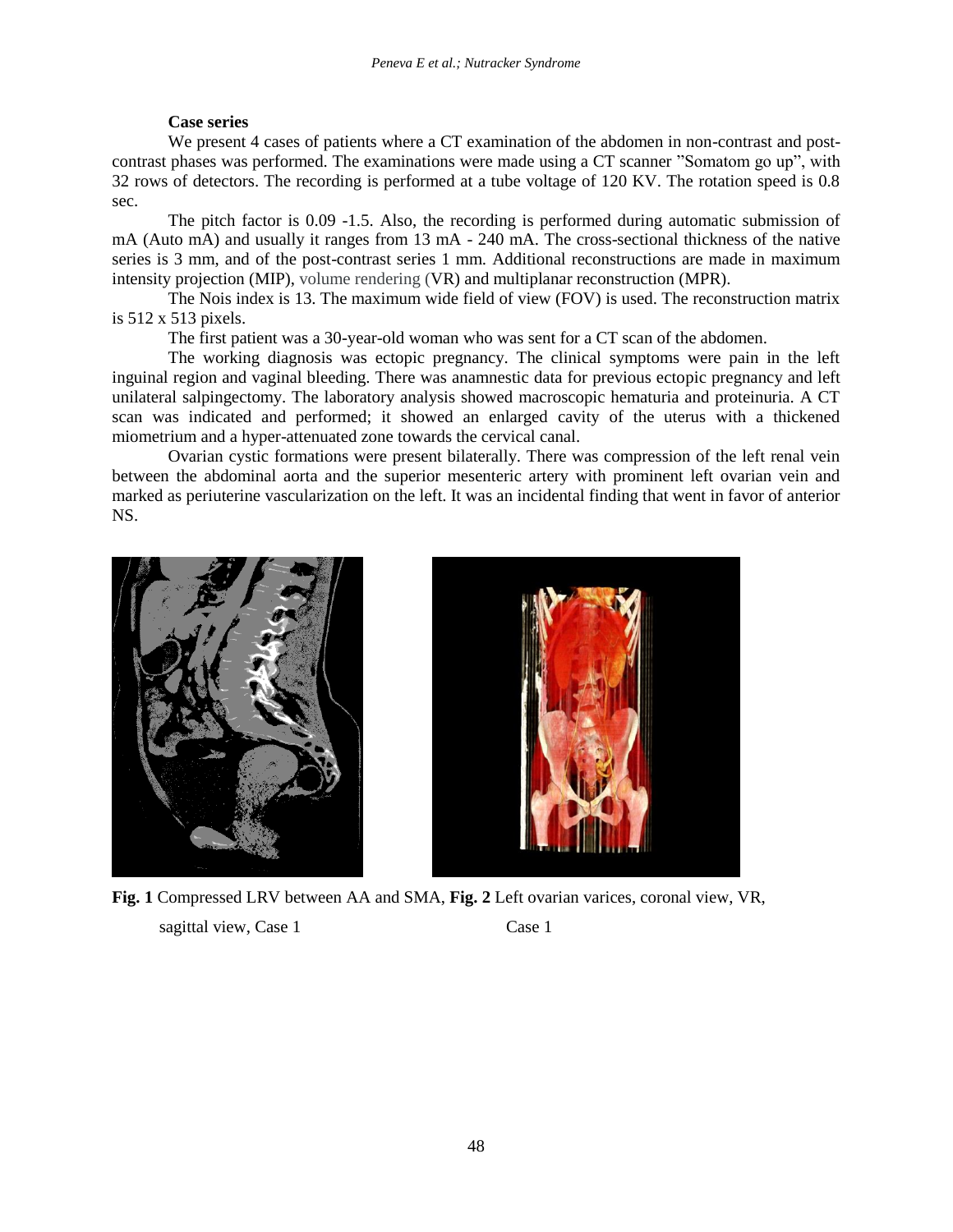

**Fig. 3** Left ovarian varices, coronal view, Case 1

The second patient was a 43-year-old woman with repetitive epigastric pain. There was indication for further examinations, which included gastroscopy, abdominal ultrasound and laboratory analysis. All were with normal findings.

However, the epigastric pain persisted and was radiating towards the left side of the abdomen. A CT scan of the abdomen was performed where compression of the left renal vein between the abdominal aorta and the superior mesenteric artery was visualized, with prominent left ovarian vein, and pelvic venous congestion. Also, a small amount of fluid was present in the pelvis. Thus, an incidental finding of anterior NS was made.



**Fig. 4** Reduced aortomesenteric angle with narrowing of the LRV, axial view, Case 2

The third patient was a 34-year-old woman who was sent for a CT scan of the abdomen due to a previous ultrasound finding of mild hydronephrosis in the left kidney.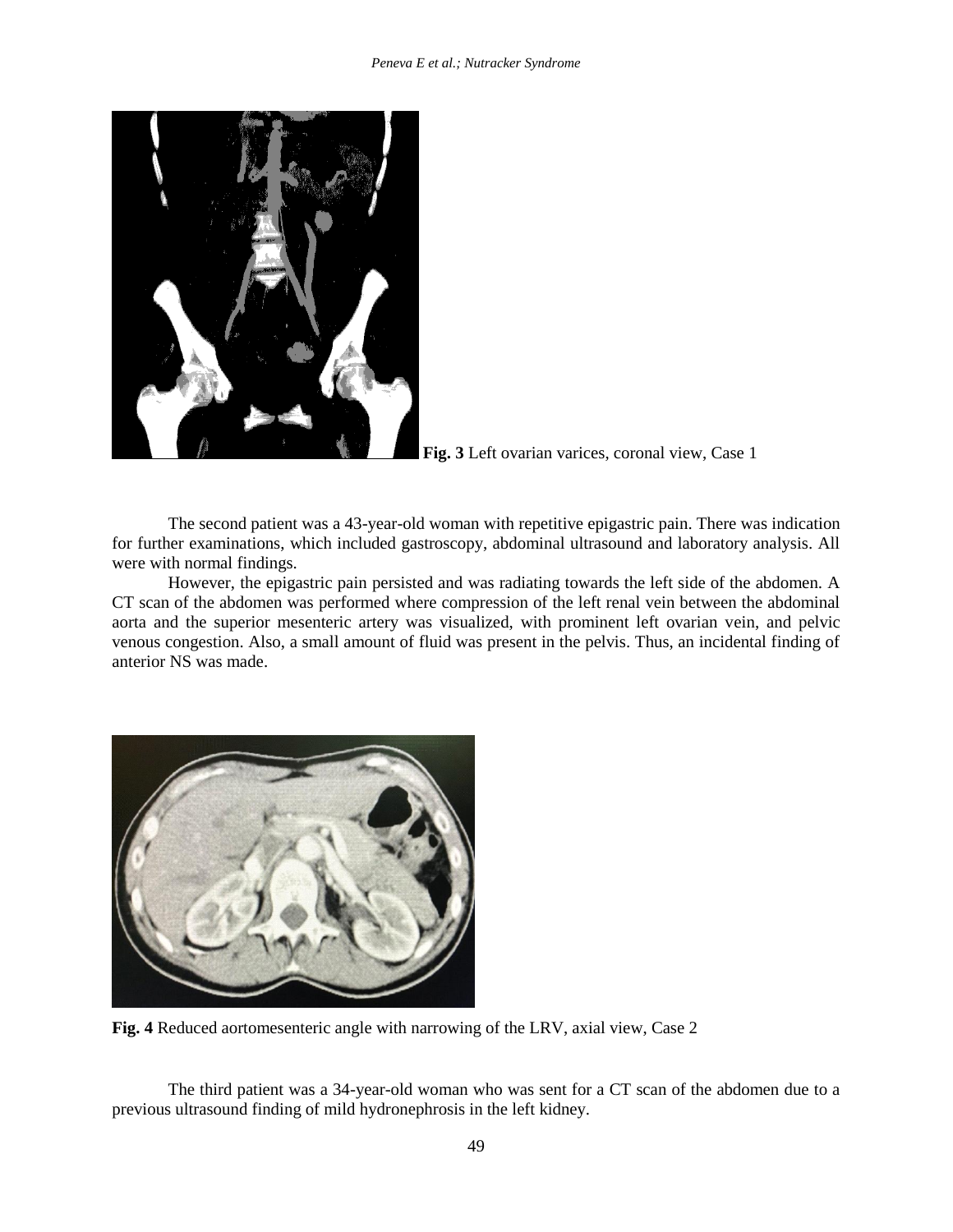The patient was without any clinical symptoms.

The CT scan showed parapelvic cyst with dimensions 47 x 23 mm in the left kidney which caused impression on the pyelon. The left ureter was slightly hypotonic.

There was a visible compression of the left renal vein between the abdominal aorta and the superior mesenteric artery and marked left periuterine vascularization. The secondary finding supported the presence of NP.



**Fig. 5** Multiple pelvic left ovarian varices, sagittal view, Case 3

The fourth patient was a 50-year-old woman with a history of abdominal pain, meteorism and constipation in the previous months. She was sent for a CT scan of the abdomen for further investigation of the cause.

The CT scan showed a retro-aortic position of the left renal vein between the abdominal aorta and the vertebral column. There was marked left periuterine vascularization. An incidental finding of posterior NS was made.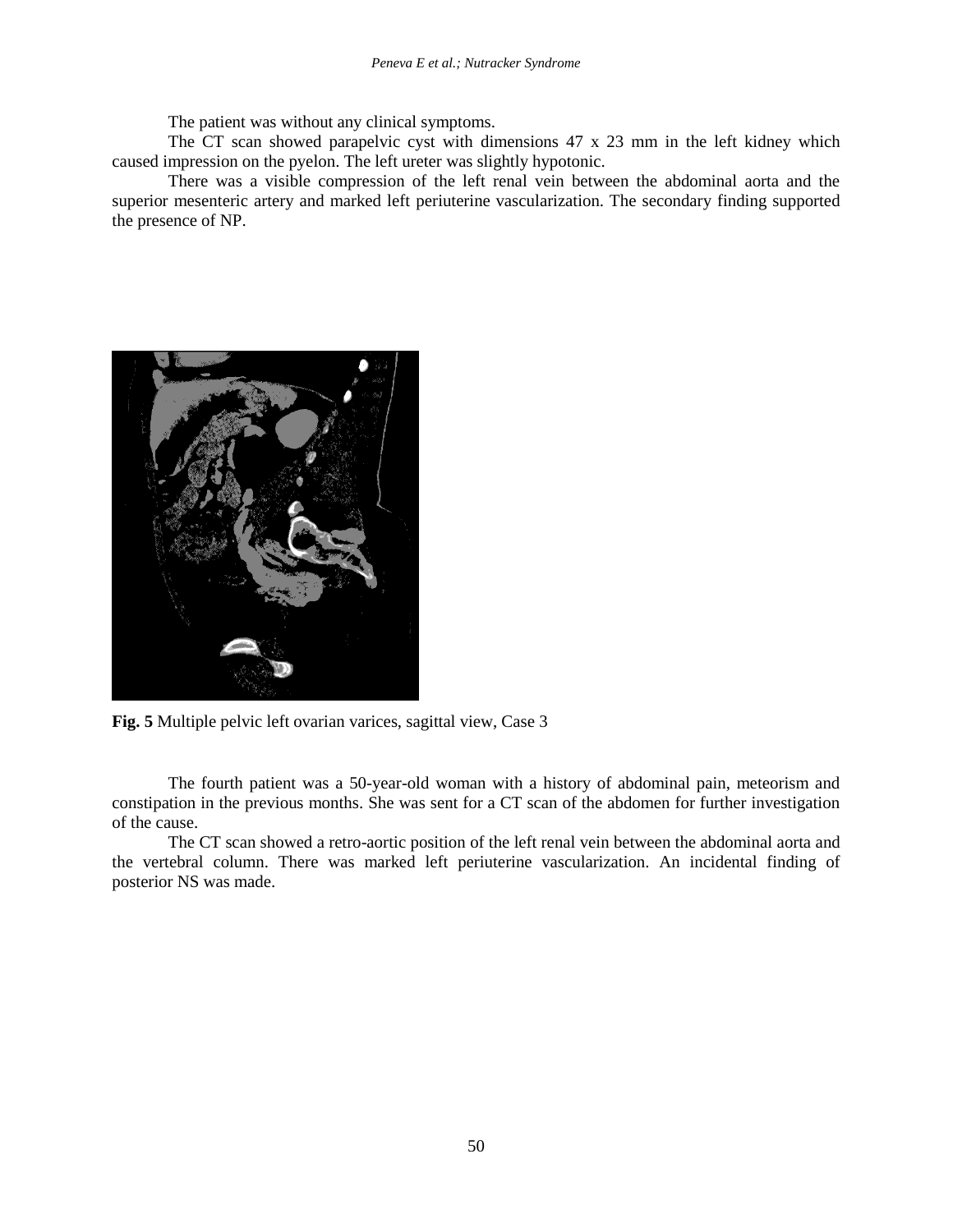

**Fig. 6** Retro-aortic position of the LRV between the AA and the vertebral column, axial view, Case 4

#### **Discussion**

NS and NP are rare entities [5,6]. In majority of cases there is association with asthenic constitution of the patient and subsequently reduced retroperitoneal and mesenteric fat, also an abnormal route of the left renal vein and the superior mesenteric artery [7].

In NP, there are no clinical symptoms, but the anatomic variation exists [2,3].

On the contrary, in NS there is variety of clinical symptoms which include atypical left flank pain, hematuria, orthostatic proteinuria, varicocele and infertility, dyspareunia and other gynecological symptoms, varicose veins in the pelvis, buttocks or upper thighs, orthostatic hypotension, fatigue and abdominal pain [8].

The diagnosis of NS is difficult to be established clinically and because of that it is usually delayed [9]. Imaging methods as a multiphase CT of the abdomen are necessary for a definite diagnosis [6, 10].

Multiphase CT of the abdomen in three planes (axial, coronary and sagittal) can demonstrate the compression of the left renal vein in the fork formed between the superior mesenteric artery and the abdominal aorta, or between the vertebral column and the abdominal aorta, as well as left ovarian vein distension and pelvic congestion [7].

In our case series, three of the patients, the first, the second and the fourth case were with the diagnosis of NS. They presented with clinical symptoms like left inguinal pain, abdominal pain and hematuria. Clinically there was difficulty in establishing the diagnosis and therefore several other diagnostic methods were used.

Finally, the anatomical variant was detected when an examination with a multiphase CT scan of the abdomen in three planes was performed. Also, additional reconstructions of MIP, MPR and VR were used for better visualization of the vascular vessels. In all cases, there was also a left ovarian vein distension and pelvic venous congestion. On the other hand, in the third case NP was established, because the patient was asymptomatic. In all four cases, the multiphase CT scan of the abdomen was performed for another reason not linked to the anatomic variant. Consequently, the NS and the NP were detected as a secondary incidental finding.

These conditions are associated with a vascular disorder; however, the majority of patients has manifested urological or gynecological symptoms [1,8].

This was also the case with our patients. Therefore, clinicians should keep this condition in mind in patients presenting with recurrent flank pain or hematuria [1,8]. Empirically we know that the clinical course of this condition is characterized by repeated diagnostic procedures which may be avoided by early diagnosis [9].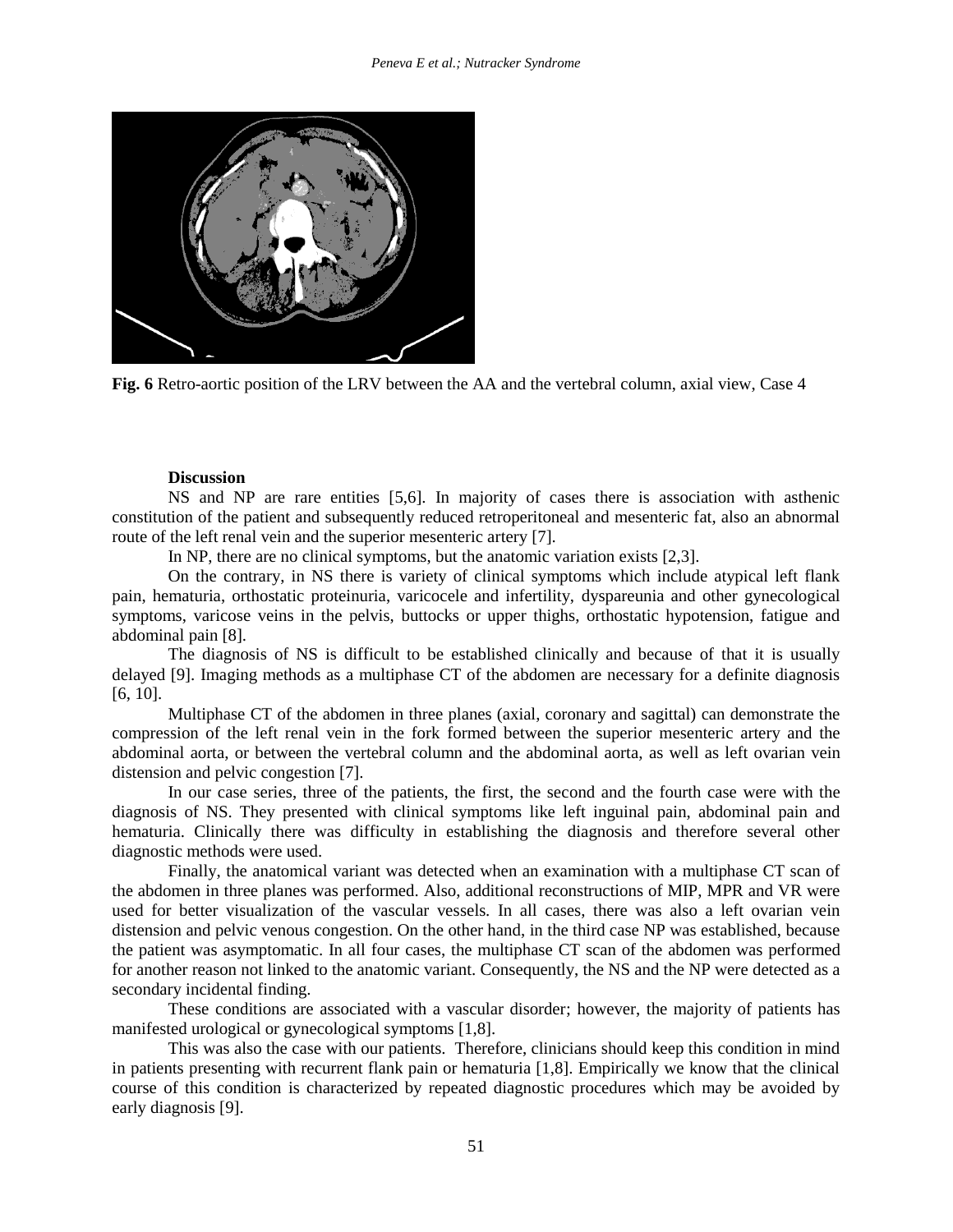An imaging method as a computed tomography scan of the abdomen is required to diagnose this condition [7,9]. The "Beak sign", the term used for the abrupt narrowing of the left renal vein with a triangular shape at the aortomesenteric portion in the nutcracker anatomy is the most useful finding among the various CT parameters, because it has shown sensitivity of 91.7% and specificity of 88.9% [2].

Also, there is prestenotic dilatation of the left renal vein together with perirenal and ovarian vein varices [2].

The treatment options are various and still under discussion [2,7,9]. Conservative treatment and follow-ups are recommended if the symptoms are mild [2,7,9].

Surgical or radiological interventions are indicated for severe symptoms like consistent and strong pain, gross hematuria and impairment of the renal function [2,7,9].

One of the most frequently used procedures is the transposition of the left renal vein [6,9].

Endovascular intervention is now considered the first line of therapy for the management of NS and it has been reported as a relatively effective technique [4,9].

## **Conclusion**

The nutcracker anatomy can be presented as an anterior or posterior NS or NP. Establishing of the exact diagnosis is difficult, because of the rarity and variety in severity and symptoms. Existence of the clinical symptoms distinguishes whether the patient has NS or NP.

Multiphase CT scan of the abdomen with additional reconstructions like MIP, MPR and VR as an imaging method is the method of choice in the diagnosis of NS and NP.

This method provides a clear display of the anatomic variations of the blood vessels in question in patients with nutcracker anatomy. This provides the clinicians with the final diagnosis.

# **References**

- 1. Ahmed K. Sampath R. Khan M.S. Current Trends in the Diagnosis and Management of Renal Nutcracker Syndrome: A Review European Journal of Vascular and Endovascular Surgery Volume 31, Issue 4, April 2006, Pages 410-416 doi.org/10.1016/j.ejvs.2005.05.045
- 2. Gulleroglu K. Gulleroglu B. and Baskin E. Nutcracker syndrome World J Nephrol. 2014 Nov 6; 3(4): 277–281. doi: 10.5527/wjn.v3.i4.277
- 3. Kurklinsky A.K. MD, MACP and Rooke T.W. MD Nutcracker Phenomenon and Nutcracker Syndrome Mayo Clin Proc. 2010 Jun; 85(6): 552–559 doi: 10.4065/mcp.2009.0586
- 4. Ananthana K. Onidab S. Daviesb A.H., Nutcracker Syndrome: An Update on Current Diagnostic Criteria and Management Guidelines European Journal of Vascular and Endovascular Surgery Volume 53, Issue 6, June 2017, Pages 886-894, doi.org/10.1016/j.ejvs.2017.02.015
- 5. Velasquez C. A. Saeyeldin A. Zafar M.A. Brownstein A. J. Erben Y. A systematic review on management of nutcracker syndrome, J Vasc Surg Venous Lymphat Disord .2018 Mar;6(2):271- 278.doi: 10.1016/j.jvsv.2017.11.005
- 6. Thompson P.N. MD, Darling III R.C. MD, Chang B.B. MD, Shah D.M. MD, Leather R.P.MD, A case of nutcracker syndrome: Treatment by mesoaortic transposition Journal of vascular Surgery Volume 16, ISSUE 4, P663-665, October 01, 1992doi.org/10.1016/0741- 5214(92)90176-9
- 7. Pardinhas C. Carmo C. Gomes C.Escada L.Alves R. Nutcracker Syndrome: A Single-Center Experience, Case Rep Nephrol Dial 2021;11:48–54, doi.org/10.1159/000512589
- 8. Berthelot J.M. Douane F. Maugars Y. Frampas E. Nutcracker syndrome: A rare cause of left flank pain that can also manifest as unexplained pelvic pain, Joint Bone Spine. 2017 Oct;84(5):557-562. doi: 10.1016/j.jbspin.2016.10.006.